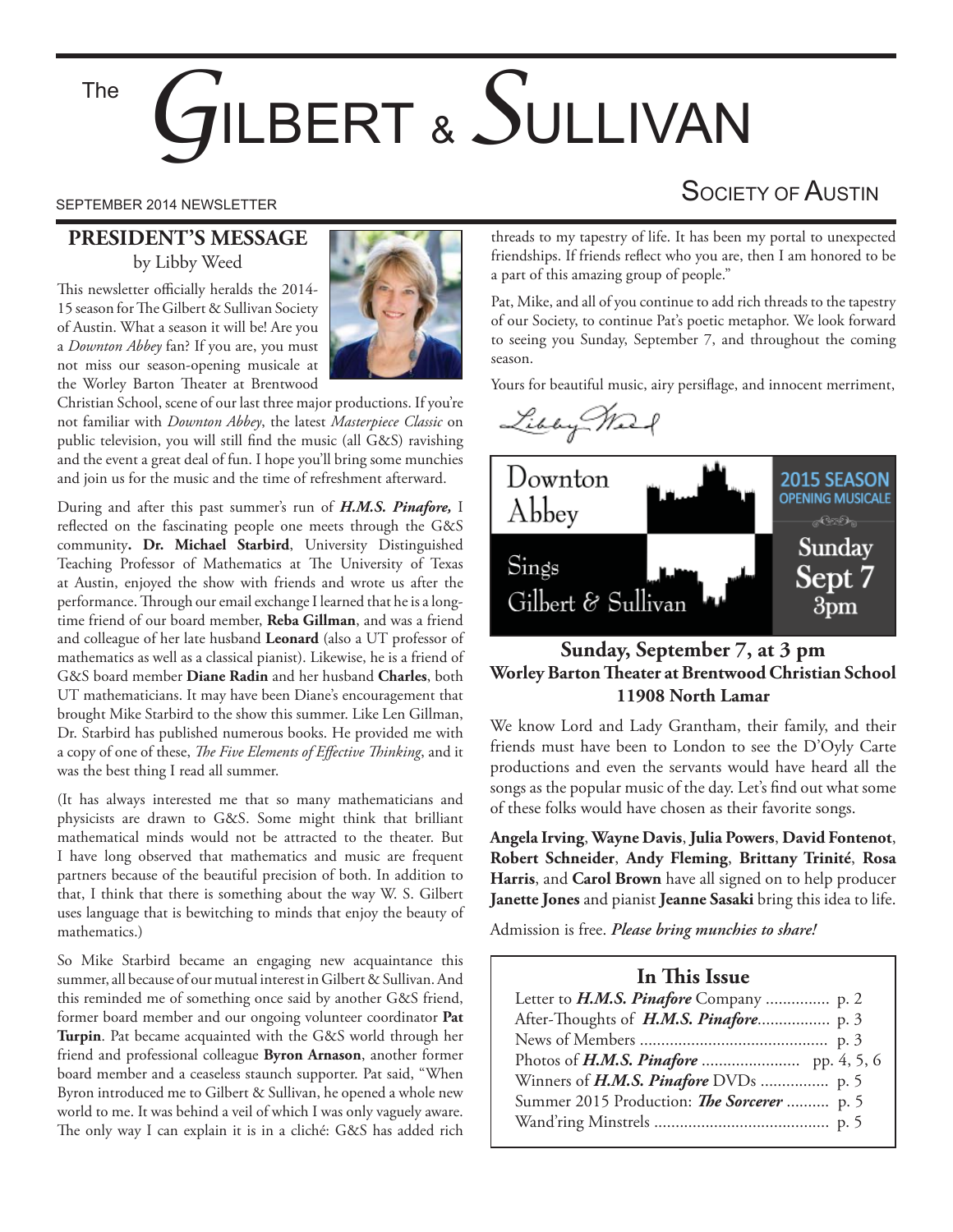

#### RALPH MACPHAIL, JR. POST OFFICE BOX 14 BRIDGEWATER, VIRGINIA 22812 - 0014

August 2014

#### **Dear** *Pinafore***ans,**

Even though we stopped sailing the ocean blue together about two months ago, the tunes from this show continue to lap up against my consciousness often as I reflect on our lovely production. "That ole *Pinafore* magic" surely wove its spell again and spoke so well for our organization as we demonstrated to large audiences just why this 136-year-old musical gem has remained such a firm favorite with performers and audiences alike.

 Certainly shipwrights W. S. Gilbert and Arthur Sullivan "builded better than they knew," and that opening night reviewer from the *Daily Telegraph* back in 1878 who called it "A frothy concoction destined soon to subside into nothingness" has been proved very, very—well, *wrong.*

 But even the most stageworthy of works still need excellent interpreters if they're to realize their potential, and this is where our very strong cast and crew deserve a hearty cheer (and one cheer more). *Thank you* for your performances, for your talent, and for your consistency as the run of nine performances ran its merry course. The strong performances onstage were supported by equally strong performances in the pit by our newly expanded orchestra, and our audiences were clearly delighted. Thank you, Jeffrey Jones-Ragona, whose contributions were so much in evidence both onstage and in the pit, and those of GLOO who gave such a wonderful accompaniment to our busyness on stage.

 Production Manager Bill Hatcher and I were talking recently as I responded to a questionnarire in preparation for the "G&S Summit" I'll be attending in San Francisco this month, and Bill pointed out an important reason for our constantly rising effectiveness with our productions is the consistent group of support personnel that has evolved over the past five or six years. *Thank you to all of you who labor in the shadows of the wings or in the technical booth, or* in adjacent rooms for your contributions to our production.

 Then there are all those members and friends who meet our theatregoers in the lobby, sell them refreshments and mementos, take their tickets, and otherwise show our appreciation for the people attending and make them feel so welcome.

 A deep bow of gratitude is also due to the GSSA President Libby Weed and her hard-working Board of Directors who so selflessly give of their time, energy, and broad spectrum of talents in order that we production people have what we need to present another sparkling production of one of the Savoy operas. (And when I write "what we need," I mean not only physical and financial needs for a performance but also sizeable audiences to appreciate it.)

 If I may close very personally, I'd like to thank GSSA for another opportunity to work with this wonderful company, and also all those who make Alice and me feel so welcome in Austin--and finally those who are so generous with their hospitality and automobiles!

It's but a hop, skip, and a jump from Portsmouth to Ploverleigh, and if *Pinafore* is figuratively filled with magic, **The Sorcerer** is filled with magic literally. Onward, now, from the bright blue sea to the dry land of the English countryside!

Very truly yours,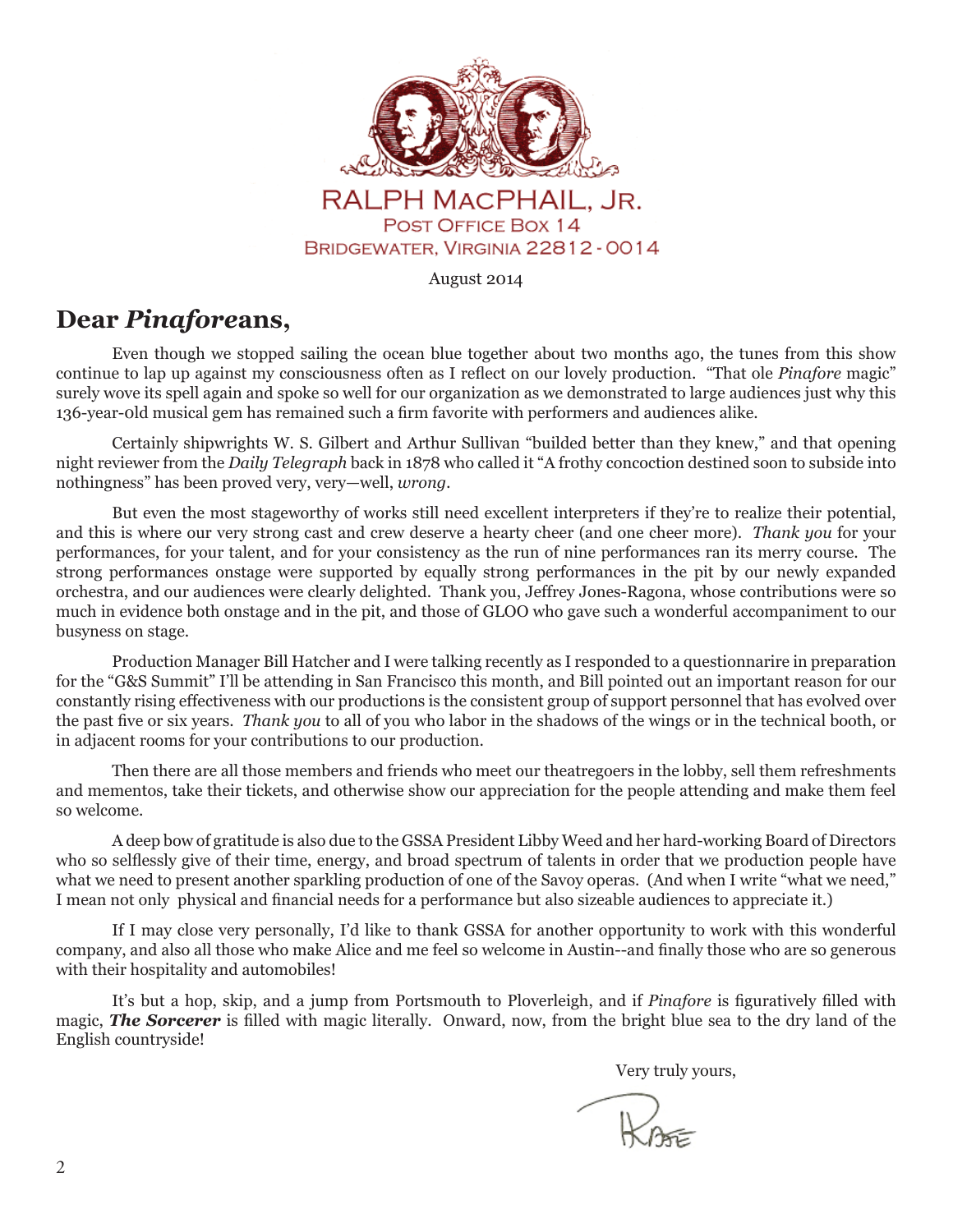#### *H. M. S. Pinafore* — Joyous After-Thoughts **by Reba Gillman**



Our President, Libby Weed, reflects in her column on page one, on the "fascinating people one meets" through our G&S community. It *is* a very diverse group and we all savor what these friendships add to our lives. But we also enjoy a very special privilege when we consider the varied characters we get to know whenever we see a production of a G&S opera.

Pinafore opens introduced by the overture-Sullivan's catchy music. The sailors come out singing "We sail the ocean blue, and our saucy ship's a beauty" as they get right to work on what every seaman always does to keep the ship in good condition. Who's that energetic young chap with the red hair? He seems to be in charge; he's directing their work. He's the Boatswain (pronounced Bo'son). Little Buttercup comes on stage singing. She's there to sell choice items to the sailors as they get ready to take a break and go visit "home." They all seem to know her—she's been doing this for years. Here comes ugly Dick Deadeye; Little Buttercup doesn't know him, and he explains. "My name's Dick Deadeye ... they all hate me." Buttercup (looking down hatchway), "But tell me who's the youth whose falt'ring feet with difficulty bear him on his course?" Ralph Rackstraw comes on stage singing the madrigal that introduces his ballad, "A maiden fair to see." Ralph reveals that he loves a lass above his station. Buttercup comments that he loves, "alas, above his station," and the chorus of sailors support him singing, "Yes, yes, the lass is much above his station." Many do not notice that this is a Gilbertian pun. Later we meet Sir Joseph Porter, K.C.B., whose own career involved a tremendous rise in British Society. He was proud of this rise and seemed to support common seamen in feeling equal to others. The faithful Pinafore crew were encouraged by this; but alas, Sir Joseph declared this did not make them equal to him.

*Pinafore* was only the fourth show that Gilbert and Sullivan wrote together. Popular from the beginning, they were still learning their way together, introducing new ways to present their story. And *Pinafore* was their first really big hit. The show took off in America like an express train. People all over the US were happily singing "I'm never, never sick at sea." "What never?" "Well, hardly ever." Suddenly G&S were the Team of the Day — popular in London, they became known worldwide. They made lots of money; Richard D'Oyly Carte got rich producing their shows.

What made *Pinafore* so welcome to the US? Gilbert was exploring the changes in British society—the growing middle class, the strict rules about rank in society. Matters of interest to the British viewed perhaps more flexibly by the strange new western country that started when people left England to forge their own way in life, purposely leaving behind the restrictions of their old life. We do share a certain history, and our reactions are freer.

Interesting ideas. But back to the basics—it's all just magic—it's fun! Come meet the characters in *The Sorcerer* next June!

#### **NEWS of our MEMBERS**

In August, **GSSA Artistic Director Ralph MacPhail, Jr.** attended the "Gilbert & Sullivan Summit" in San Francisco, sponsored by The Lamplighters, thanks to financial help from the GSSA Board of Directors.

The Summit was a meeting of representatives from over a dozen production organizations specializing in Gilbert & Sullivan. Topics discussed included audience development, the challenges of a limited repertory, artistic succession, sharing resources, rising budgets, and other matters of mutual interest.

Rafe plans to report on the Summit not only to the Board but also to readers of our newsletter in the next issue.

Our Production Manager **Bill Hatcher** took a long bike ride in upstate New York in July. It was an organized ride along the Erie Canal from Buffalo to Albany and he had a very good time. After the ride, he spent a couple of days in New York City, and our Artistic Director also happened to be in NYC. Bill and his brother and sisterin-law met Rafe for dinner at an Irish pub just off Broadway.

Our delightful little pirate, **Peo Chapman**, will be missing from the audience for our Musicales and Grand Production this year, but she has a great excuse—she and her family are spending a year in the United Kingdom for thorough British exposure!

GSSA performer **Spencer Reichman** performed the roles of Guglielmo in Mozart's "Così fan Tutte" and the Narrator/ Mysterious Man in Sondheim's "Into the Woods" at the Opera in the Ozarks program in Eureka Springs, Arkansas. After that he went to Cincinnati, Ohio to perform Belcore in Donizetti's "Elixir of Love" at the Cincinnati Conservatory of Music. Bravo!

**Christiana Little**, daughter of **Peggy** and GSSA Board Member **David** and GSSA performer (including as Yum-Yum in our 2005 production of *The Mikado*), lives and performs in New York City. In July, she was included in a *New York Times* review of the World's Fair Play Festival, a collection of twelve short works:

"Carousel of Progress" by Lauren Yee is the standout. It opens with a hilarious animatronic man (Rajesh Bose) from

the attraction of that name at the 1964 fair; you can't take your eyes off Mr. Bose, who in moments conjures the strange combination of wonder and clunkiness so integral to that time. But that's just a sideshow. This delicate work is really about the space between the world's fairs and two people (Christiana Little and Imran Sheikh) who in



1939 thought they had a future together, re-encounter each other in 1964 and briefly contemplate what might have been.

(Review by Neil Genzlinger. Photo credit Kevin Thomas Garcia.)

#### **Send Us Your News!**

The next newsletter should arrive by early November; the deadline for submissions is October 10. Please send your news to  $news@gilbertsullivan.org.$  Thanks!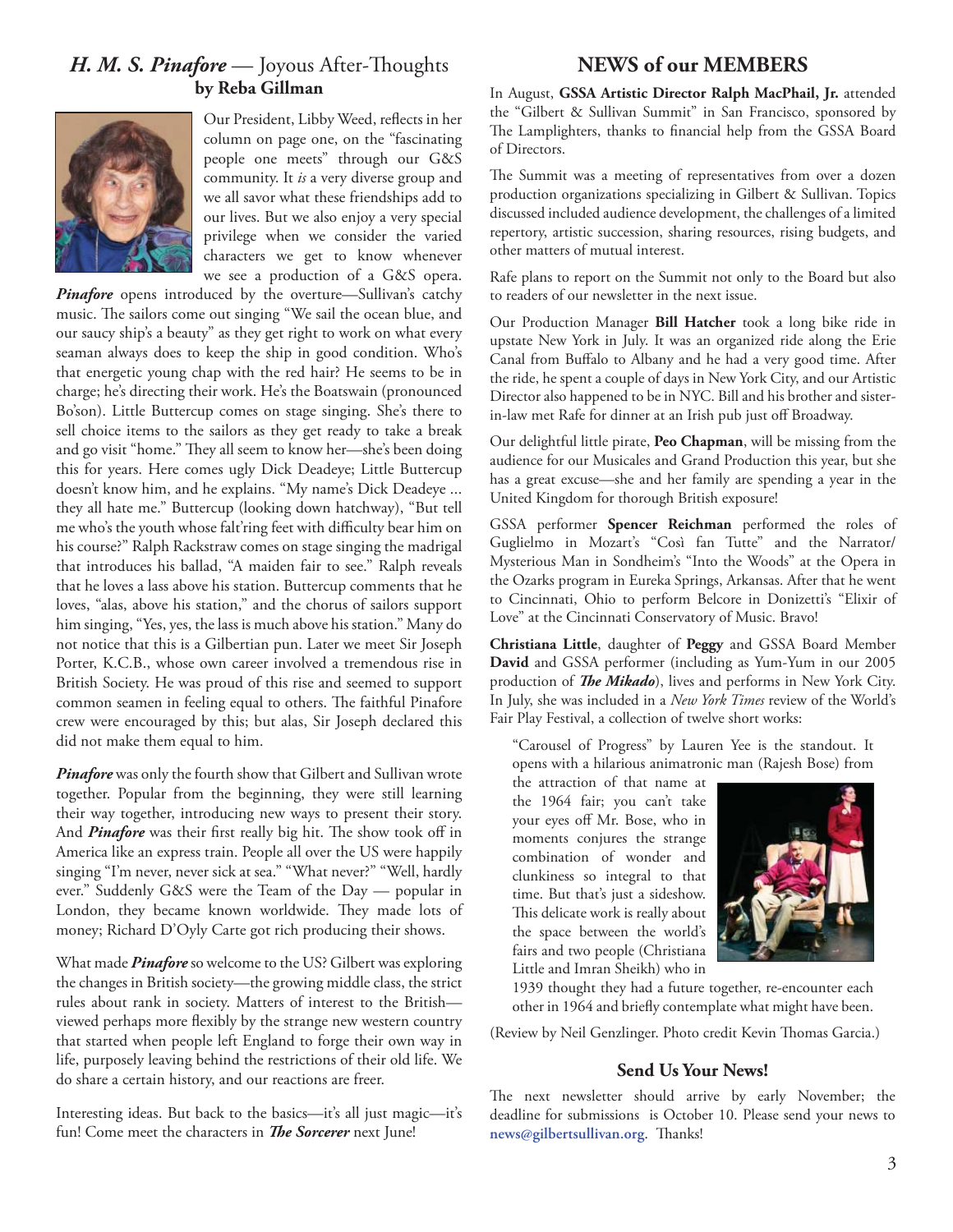#### **! e Gilbert & Sullivan Society of Austin presented** *H.M.S. Pinafore* **in June 2014**

 *photos courtesy Cecily Johnson see more at* **gilbertsullivanaustin.smugmug.com**

"Refrain, audacious tar" *(Carol Brown, Holton Johnson)*



Cousin Hebe *(Megan Sherrod)*



"A many years ago" *(Janette Jones)*



"Sorry her lot" *(Carol Brown)*



*(David Fontenot)*



"Never mind the why and wherefore" *(Russell Gregory, Carol Brown, Gil Zilkha)*



"Things are seldom what they seem" Things are seldom what they seem" *(Janette Jones, Gil Zilkha)*





Sir Jos. Porter & Midshipmite *(Russell Gregory, Rebecca Yaple)*



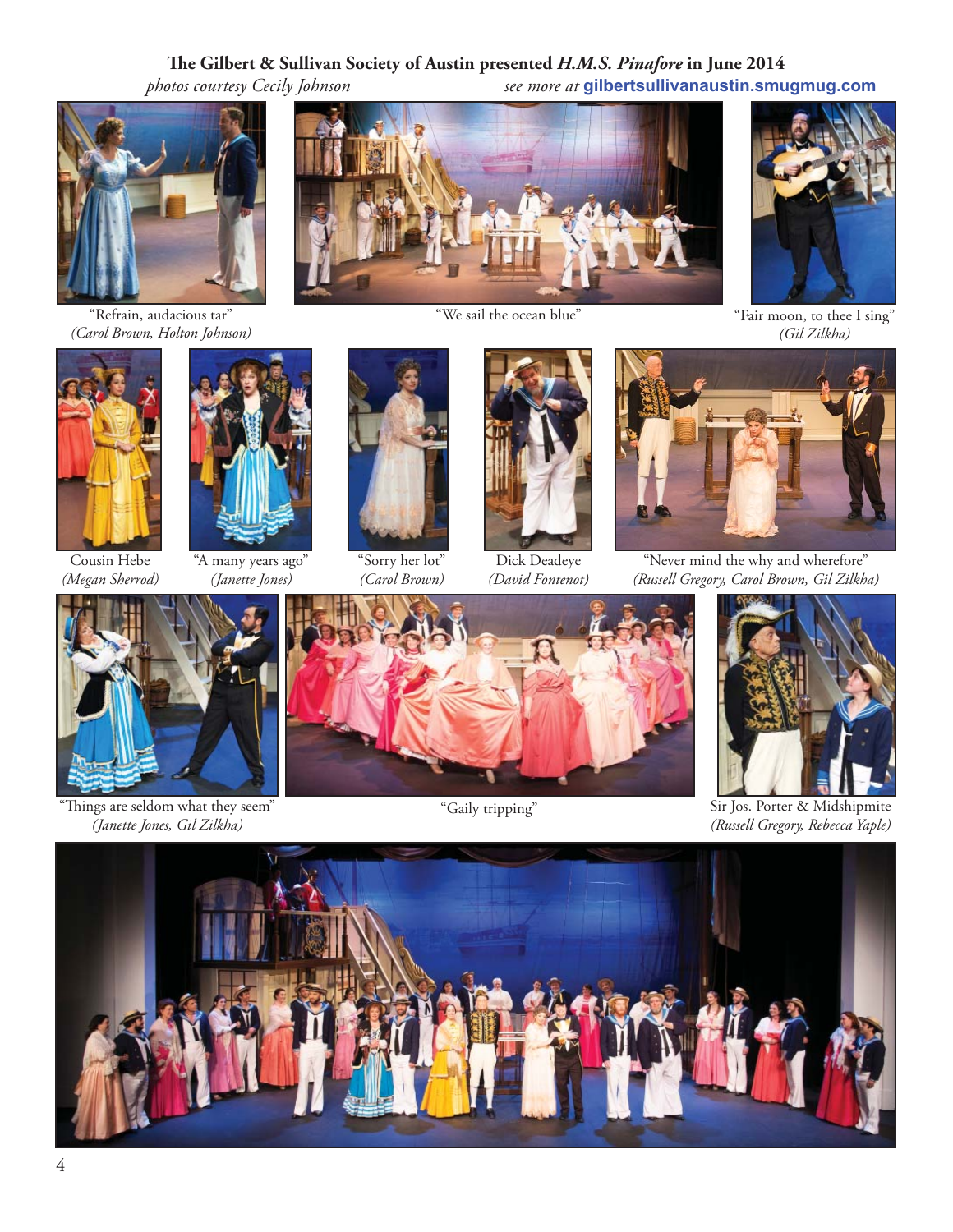|                                                                                                                                                                                                                                 | <b>MEMBERSHIP FORM</b><br>We encourage you to join our Society. If you are a member, please check your membership renewal on the top of the mailing label.<br>If expired or near expiration, your membership needs to be updated! To correct your address, renew your membership, or become a<br>member, complete this form, and mail it to us with your check, payable to "GSSA", or call to join (512) 472-4772 (GSSA). |
|---------------------------------------------------------------------------------------------------------------------------------------------------------------------------------------------------------------------------------|---------------------------------------------------------------------------------------------------------------------------------------------------------------------------------------------------------------------------------------------------------------------------------------------------------------------------------------------------------------------------------------------------------------------------|
| Please check a membership category:<br>Individual $(\$20-\$29)$<br>Family/Group (\$30-\$49)<br><b>Patron</b> (\$50-\$99)<br>Grand Duke or Duchess (\$100-\$249)<br><b>Major General (\$250-\$499)</b><br>Pooh-Bah (\$500-\$999) | Name<br>Address _________<br>State<br>Phone number(s)<br>E-mail address<br>Employer<br>Does your company match donations?<br>I'd like to volunteer. I'm interested in:                                                                                                                                                                                                                                                    |
| Pirate King (\$1000-\$2499)<br><b>Savoyard</b> (\$2500 & up)                                                                                                                                                                    |                                                                                                                                                                                                                                                                                                                                                                                                                           |

We are proud to list our members in our programs, but if you would prefer NOT to be listed in our programs, please check here:

#### **Winners of** *H.M.S. Pinafore* **DVDs**

These ten lucky people completed a survey at the theater after viewing a production of *H.M.S. Pinafore* in June, and their names were drawn to receive a DVD of the production.We extend our hearty congratulations to these fortunate audience members:

Raegan Brown Janice Ivanoff<br>Teff and Jane Farmer Simon Karaguleff Jeff and Jane Farmer<br>Susan Finkelman Susan Finkelman Dawn McLachlen Larry Guess

Rodney Pirtle<br>Michael Tom



*behind the scenes of* **H.M.S. Pinafore***: (front, l-r) Bill Hatcher,*  Libby Weed, Pam Fowler, Ralph MacPhail, Jr., Jeffrey Jones-Ragona, *Pixie Avent, Monica Kurtz, Adam Gunderson, Steven Bailey (on stairs) Callie Stribling* 

## **Armstrong Moving & Storage**

is the official moving and storage company of The Gilbert & Sullivan Society of Austin. Many thanks, Armstrong!



**Summer 2015 Grand Production:** *The Sorcerer* **June 18-28, 2015 Worley Barton ! eater at Brentwood Christian School** *our 2001 production of* The Sorcerer

Originally presented in 1877, *The Sorcerer* is based on a Christmas story that W. S. Gilbert wrote for magazine publication the previous year. It concerns a young man, Alexis, who is so head-over-ears in love with his fiancée, Aline, that he is determined to find a way for all of his fellow citizens to be just as smitten as he is. He believes, as Sir Joseph Porter proclaimed, that "love levels all ranks," and he wants to see love on every village corner.

He invites the proprietor of J. W. Wells & Co., Family Sorcerers, to brew a love potion that will cause all the other villagers to fall in love with the first person they see. You can imagine the comical scenes that ensue.

*The Sorcerer* was the very first G&S opera to use all the major character types and typical range of songs that would appear in their later collaborations, such as comic duets, patter songs, contrapuntal double choruses, a soaring soprano showpiece, and so forth. The *Sorcerer* has it all!

#### **Wand'ring Minstrels**

The Wand'ring Minstrels of the Gilbert & Sullivan Society of Austin will make your concerts, school events or private parties entertaining and fun. Guaranteed to get the audience laughing and singing along to favorite Gilbert and Sullivan and Broadway musical numbers.

Contact **Robert L. Schneider** (**bigdaddymusic1@gmail.com**), or see our website (**www.gilbertsullivan.org**) for further details.